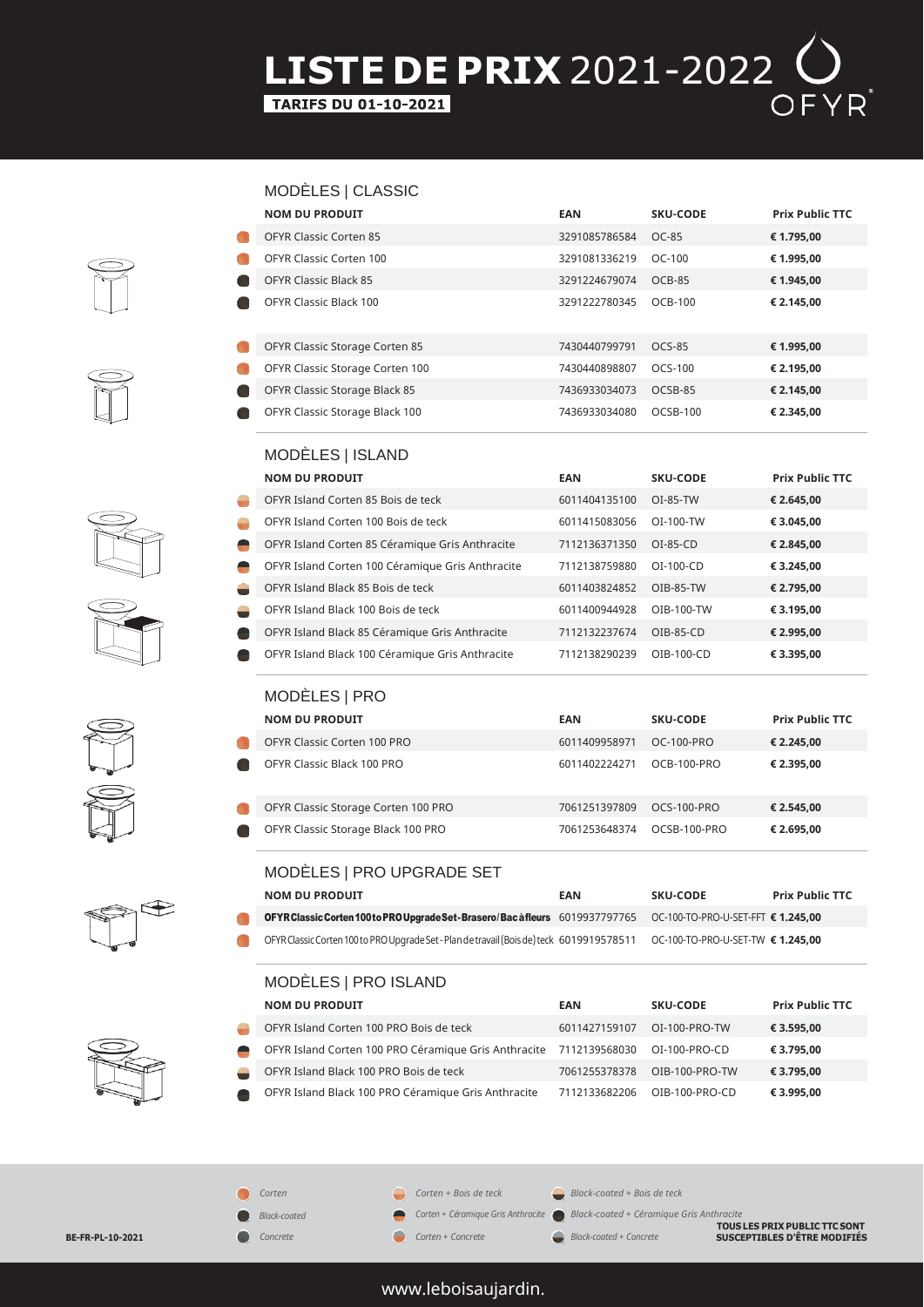











## MODÈLES | XL

| <b>NOM DU PRODUIT</b>  | EAN           | <b>SKU-CODE</b> | <b>Prix Public TTC</b> |
|------------------------|---------------|-----------------|------------------------|
| OFYR XL Corten         | 7430440899842 | O-XI            | € 4.245.00             |
| OFYR Trailer 01 Corten | 7436933035094 | ∩-T-01          | Prix surdemande        |

| OFYR TABL'O                            |               |                        |                        |
|----------------------------------------|---------------|------------------------|------------------------|
| <b>NOM DU PRODUIT</b>                  | EAN           | <b>SKU-CODE</b>        | <b>Prix Public TTC</b> |
| OFYR Tabl'O                            | 7061253235482 | O-TABLO                | € 379.00               |
| OFYR Briguettes de noix de Coco 2 kg   | 6011403764790 | OA-CB-2KG              | € 6.95                 |
| OFYR Tabl'O Set Casseroles et spatules | 6019914167123 | <b>OA-TABLO-CS-SET</b> | € 95.00                |
| OFYR Tabl'O Set de table noir          | 6019921594585 | <b>OA-TABLO-PMB</b>    | € 39.00                |

#### MISE EN PLACE TABLES PRO

| <b>NOM DU PRODUIT</b>                                                           | <b>EAN</b>    | <b>SKU-CODE</b> | <b>PRIX PUBLIC TTC</b> |
|---------------------------------------------------------------------------------|---------------|-----------------|------------------------|
| OFYR Mise en Place Table Corten 65 PRO Bois de teck                             | 6011422959917 | MP-65-PRO-TW    | € 1.745,00             |
| OFYR Mise en Place Table Corten 65 PRO Céramique Gris Anthracite 6011403280221  |               | MP-65-PRO-CD    | € 2.145,00             |
| OFYR Mise en Place Table Black 65 PRO Bois de teck                              | 6011411254245 | MP-B-65-PRO-TW  | € 1.995,00             |
| OFYRMise en Place Table Black 65 PRO Céramique Gris Anthracite 6011403976940    |               | MP-B-65-PRO-CD  | € 2.395.00             |
| OFYR Mise en Place Table Corten 135 PRO Bois de teck                            | 6011415789729 | MP-135-PRO-TW   | € 2.795.00             |
| OFYR Mise en Place Table Corten 135 PRO Céramique Gris Anthracite 7112136730805 |               | MP-135-PRO-CD   | € 3.195.00             |
| OFYR Mise en Place Table Black 135 PRO Bois de teck                             | 7061252722051 | MP-B-135-PRO-TW | € 2.995,00             |
| OFYRMiseen Place Table Black 135 PRO Céramique Gris Anthracite 7061258278330    |               | MP-B-135-PRO-CD | € 3.395.00             |

#### OFYR KAMADO TABLES PRO

|   | <b>NOM DU PRODUIT</b>                             | <b>EAN</b>    | <b>SKU-CODE</b>        | <b>PRIX PUBLIC TTC</b> |
|---|---------------------------------------------------|---------------|------------------------|------------------------|
| ÷ | OFYR Kamado Table Corten 65 PRO Bois de teck BGE  | 6011407456448 | O-K-T-65-PRO-TW-BGE    | € 1.745,00             |
| ÷ | OFYR Kamado Table Corten 65 PRO Béton BGE         | 6011411330352 | O-K-T-65-PRO-CC-BGE    | € 1.945,00             |
| - | OFYR Kamado Table Black 65 PRO Bois de teck BGE   | 6011402021016 | O-K-T-B-65-PRO-TW-BGE  | € 1.845,00             |
| - | OFYR Kamado Table Black 65 PRO Béton BGE          | 6011403724763 | O-K-T-B-65-PRO-CC-BGE  | € 2.045.00             |
| ٣ | OFYR Kamado Table Corten 65 PRO Bois de teck KJ   | 6011427358319 | O-K-T-65-PRO-TW-KI     | € 1.745,00             |
| - | OFYR Kamado Table Black 65 PRO Bois de teck KJ    | 6011401810857 | O-K-T-B-65-PRO-TW-KI   | € 1.845,00             |
| ٥ | OFYR Kamado Table Corten 135 PRO Bois de teck BGE | 7061252755530 | O-K-T-135-PRO-TW-BGE   | € 2.895,00             |
| ÷ | OFYR Kamado Table Corten 135 PRO Béton BGE        | 6011412690639 | O-K-T-135-PRO-CC-BGE   | € 3.195.00             |
| - | OFYR Kamado Table Black 135 PRO Bois de teck BGE  | 7061254461989 | O-K-T-B-135-PRO-TW-BGE | € 3.095.00             |
| - | OFYR Kamado Table Black 135 PRO Béton BGE         | 6011410618611 | O-K-T-B-135-PRO-CC-BGE | € 3.395.00             |
| ٥ | OFYR Kamado Table Corten 135 PRO Bois de teck KJ  | 7061253953072 | O-K-T-135-PRO-TW-KI    | € 2.895,00             |
| - | OFYR Kamado Table Black 135 PRO Bois de teck KJ   | 7061257944038 | O-K-T-B-135-PRO-TW-KI  | € 3.095,00             |

#### STORAGE INSERTS PRO

| <b>NOM DU PRODUIT</b>                                    | <b>EAN</b>    | <b>SKU-CODE</b> | <b>Prix Public TTC</b> |
|----------------------------------------------------------|---------------|-----------------|------------------------|
| OFYR Storage Insert PRO Bois de teck Petit               | 6019929914972 | OSI-PRO-TW-S    | € 310.00               |
| OFYR Storage Insert PRO avec 1 porte Bois de teck Petit  | 6019909890876 | OSI-PRO-D-TW-S  | €415.00                |
| OFYR Storage Insert PRO Bois de teck Moyen               | 6019910571504 | OSI-PRO-TW-M    | € 360.00               |
| OFYR Storage Insert PRO Bois de teck Grand               | 6019937463455 | OSI-PRO-TW-L    | € 570.00               |
| OFYR Storage Insert PRO avec 2 portes Bois de teck Grand | 6019922443479 | OSI-PRO-D-TW-L  | € 825.00               |

*Corten + Bois de teck*

*Corten + Concrete*

*Corten + Céramique Gris Anthracite* 

*Black-coated + Bois de teck*

**Black-coated ● Black-coated ● Black-coated ● Corten + Céramique Gris Anthracite ● Black-coated + Céramique Gris Anthracite<br>
<b>BE-FR-PL-10-2021 BUSCEPTIBLES D'ÊTRE MODIFIÉS** 



## www.leboisaujardin.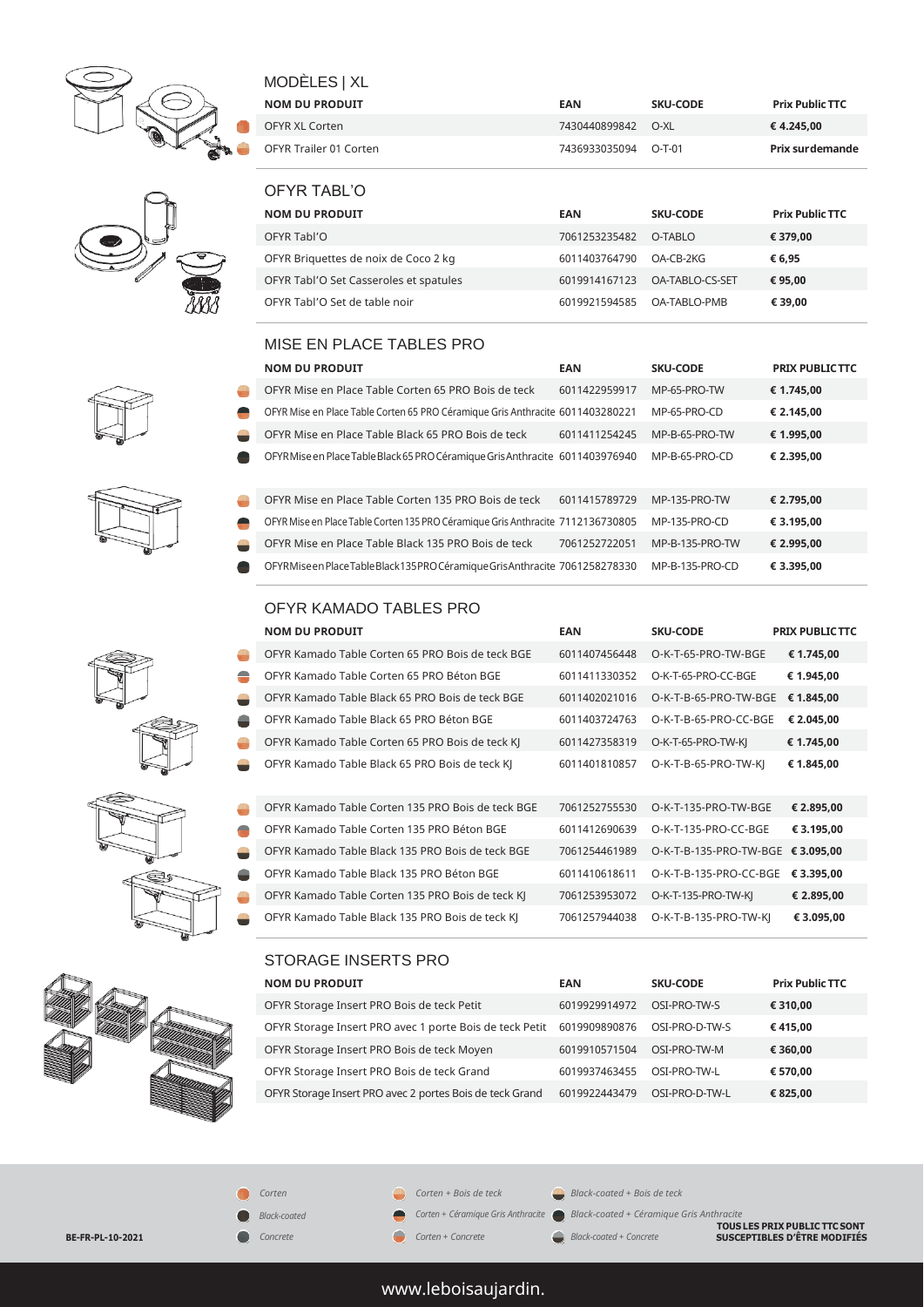

| <b>BUTCHER BLOCK STORAGE</b> |                                                                              |               |                  |                        |  |
|------------------------------|------------------------------------------------------------------------------|---------------|------------------|------------------------|--|
|                              | <b>NOM DU PRODUIT</b>                                                        | <b>EAN</b>    | <b>SKU-CODE</b>  | <b>Prix Public TTC</b> |  |
|                              | OFYR Butcher Block Storage 90 Corten Bois de teck                            | 6011405453487 | <b>BBS-90-TW</b> | € 1.295.00             |  |
|                              | OFYR Butcher Block Storage 90 Corten Céramique Gris Anthracite 7112139903077 |               | <b>BBS-90-CD</b> | € 1.645.00             |  |
|                              | OFYR Butcher Block Storage 90 Black Bois de teck                             | 6011426621612 | BBSB-90-TW       | € 1.345.00             |  |
|                              | OFYR Butcher Block Storage 90 Black Céramique Gris Anthracite 7112134003864  |               | BBSB-90-CD       | € 1.745.00             |  |

#### WOOD STORAGES

| <b>NOM DU PRODUIT</b>             | EAN           | <b>SKU-CODE</b> | <b>Prix Public TTC</b> |
|-----------------------------------|---------------|-----------------|------------------------|
| OFYR Wood Storage Corten Dressoir | 7430440898852 | $WS-D$          | € 895,00               |
| OFYR Wood Storage Black Dressoir  | 7436933035018 | WSB-D           | € 995.00               |
| OFYR Wood Storage Corten 100      | 3291201943945 | WS-100          | € 1.495.00             |
| OFYR Wood Storage Black 100       | 7436933034097 | <b>WSB-100</b>  | € 1.545,00             |
| OFYR Wood Storage Corten 200      | 3291204101052 | WS-200          | € 2.545.00             |
| OFYR Wood Storage Black 200       | 7436933036077 | <b>WSB-200</b>  | € 2.645.00             |
| OFYR Wood Storage Corten 300      | 3291206168282 | WS-300          | € 3.595,00             |

| <b>BENCHES</b>                |               |          |                        |
|-------------------------------|---------------|----------|------------------------|
| <b>NOM DU PRODUIT</b>         | EAN           | SKU-CODE | <b>Prix Public TTC</b> |
| OFYR Herb Garden Bench Corten | 7430440899880 | $HG-B$   | € 595.00               |
| OFYR Herb Garden Bench Black  | 7436933035032 | HG-BB    | € 645.00               |
| OFYR Garden Bench Corten      | 7061251466390 | $G-B$    | € 645,00               |
| OFYR Garden Bench Black       | 7061257792639 | $G-BR$   | € 695,00               |

#### OFYR ETOUFFOIRS ET COUVERCLES

| <b>NOM DU PRODUIT</b>                                   | <b>EAN</b>    | <b>SKU-CODE</b>         | <b>Prix Public TTC</b> |
|---------------------------------------------------------|---------------|-------------------------|------------------------|
| <b>Étouffoir 85 (Ø 50 cm)</b>                           | 3291109083095 | <b>OA-SB-85</b>         | € 115,00               |
| Étouffoir 100 (Ø 60 cm)                                 | 3291107804531 | <b>OA-SB-100</b>        | € 125,00               |
| Étouffoir XL (Ø 90 cm)                                  | 7432255545563 | <b>OA-SB-XL</b>         | € 209,00               |
|                                                         |               |                         |                        |
| <b>Couvercle 85 (Ø 85 cm)</b>                           | 7430440799746 | <b>OA-CB-85</b>         | € 199,00               |
| <b>Couvercle 100 (Ø 100 cm)</b>                         | 7430440799753 | <b>OA-CB-100</b>        | € 209,00               |
|                                                         |               |                         |                        |
| Housse de protection 85 (Ø 85 cm)                       | 6019913911987 | <b>OA-SCB-85</b>        | € 39,00                |
| Housse de protection 100 (Ø 100 cm)                     | 6019923544557 | <b>OA-SCB-100</b>       | €45,00                 |
| Housse de protection XL (Ø 150 cm)                      | 6019922369359 | <b>OA-SCB-XL</b>        | € 75,00                |
|                                                         |               |                         |                        |
| <b>Étouffoir et housse de protection 85 (Ø 85 cm)</b>   | 6019921592567 | <b>OA-SB-SCB-85-SET</b> | € 150,00               |
| <b>Étouffoir et housse de protection 100 (Ø 100 cm)</b> | 6019907471473 | OA-SB-SCB-100-SET       | € 165,00               |
| <b>Étouffoir et housse de protection XL (Ø 150 cm)</b>  | 6019925768722 | <b>OA-SB-SCB-XL-SET</b> | € 280,00               |











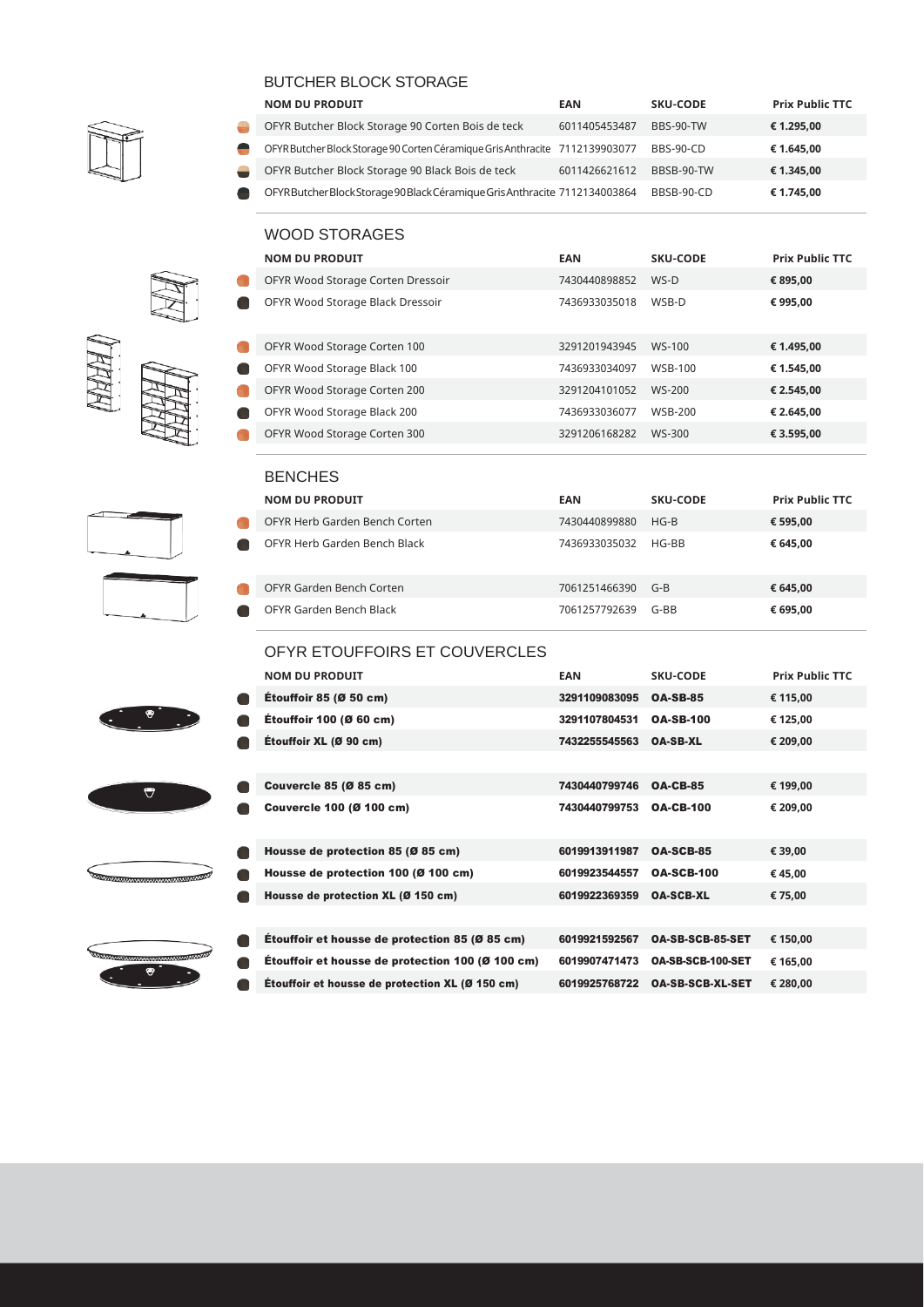|                       | ACCESSOIRES   CUISINE                        |               |                   |                        |
|-----------------------|----------------------------------------------|---------------|-------------------|------------------------|
|                       | <b>NOM DU PRODUIT</b>                        | EAN           | <b>SKU-CODE</b>   | <b>Prix Public TTC</b> |
|                       | Grille Ronde 85                              | 7430440998958 | OA-G-R-85         | € 205,00               |
|                       | Grille Ronde 100                             | 7430440998941 | OA-G-R-100        | € 215,00               |
|                       | Grille Ronde XL                              | 7432255545532 | OA-G-R-XL         | €415,00                |
|                       |                                              |               |                   |                        |
|                       | Anneau Brazil 100                            | 7432255545525 | OA-G-B-R-100      | € 125,00               |
|                       | Set Grille Brazil 100                        | 7430440998972 | OA-G-B-100        | € 259,00               |
|                       | Set Grille Brazil XL                         | 7432255545556 | OA-G-B-XL         | € 409,00               |
| $\sigma_{\rm C}$      |                                              |               |                   |                        |
|                       | Anneau Brochette Horizontal 85               | 6011406761765 | OA-G-S-R-85       | € 89,00                |
|                       | Anneau Brochette Horizontal 100              | 3291085907026 | OA-G-S-R-100      | € 95,00                |
|                       | Set Grille Brochette Horizontal 100          | 7430440998965 | OA-G-S-100        | € 229,00               |
| o gr                  | Set Grille Brochette Horizontal XL           | 7432255545549 | OA-G-S-XL         | € 289,00               |
|                       | OFYR Set Grille Accessoires 85               | 6011415912974 | OA-85-SET         | € 345,00               |
|                       | OFYR Set Grille Accessoires 100              | 7436933037029 | <b>OA-100-SET</b> | € 355,00               |
|                       | OFYR Set Grille Accessoires XL               | 3291126157830 | OA-XL-SET         | € 545,00               |
|                       |                                              |               |                   |                        |
| ೂನ್                   | OFYR Set Grille Accessoires XL PRO           | 3291098644703 | OA-XL-SET-PRO     | € 915,00               |
| $\sigma$ and $\sigma$ | Brochettes 85 (set de 3)                     | 7432255445474 | <b>OA-S-85</b>    | € 59,00                |
|                       | Brochettes 105 (set de 3)                    | 7432255445481 | OA-S-105          | € 69,00                |
|                       | OFYR Anneau de maintien 85                   | 6019917056004 | OA-FB-85          | €41,00                 |
| $\circ$               | OFYR Anneau de maintien 100                  | 6019908292206 | OA-FB-100         | €47,00                 |
|                       | OFYR Set four à pizza 85                     | 6019924673669 | <b>OA-PO-85</b>   | €429,00                |
|                       | OFYR Set four à pizza 100                    | 6019913386310 | OA-PO-100         | €429,00                |
|                       | OFYR Set rôtissoire (pour modèles 85 et 100) | 6019915349313 | OA-R-SET          | € 299,00               |
|                       |                                              |               |                   |                        |